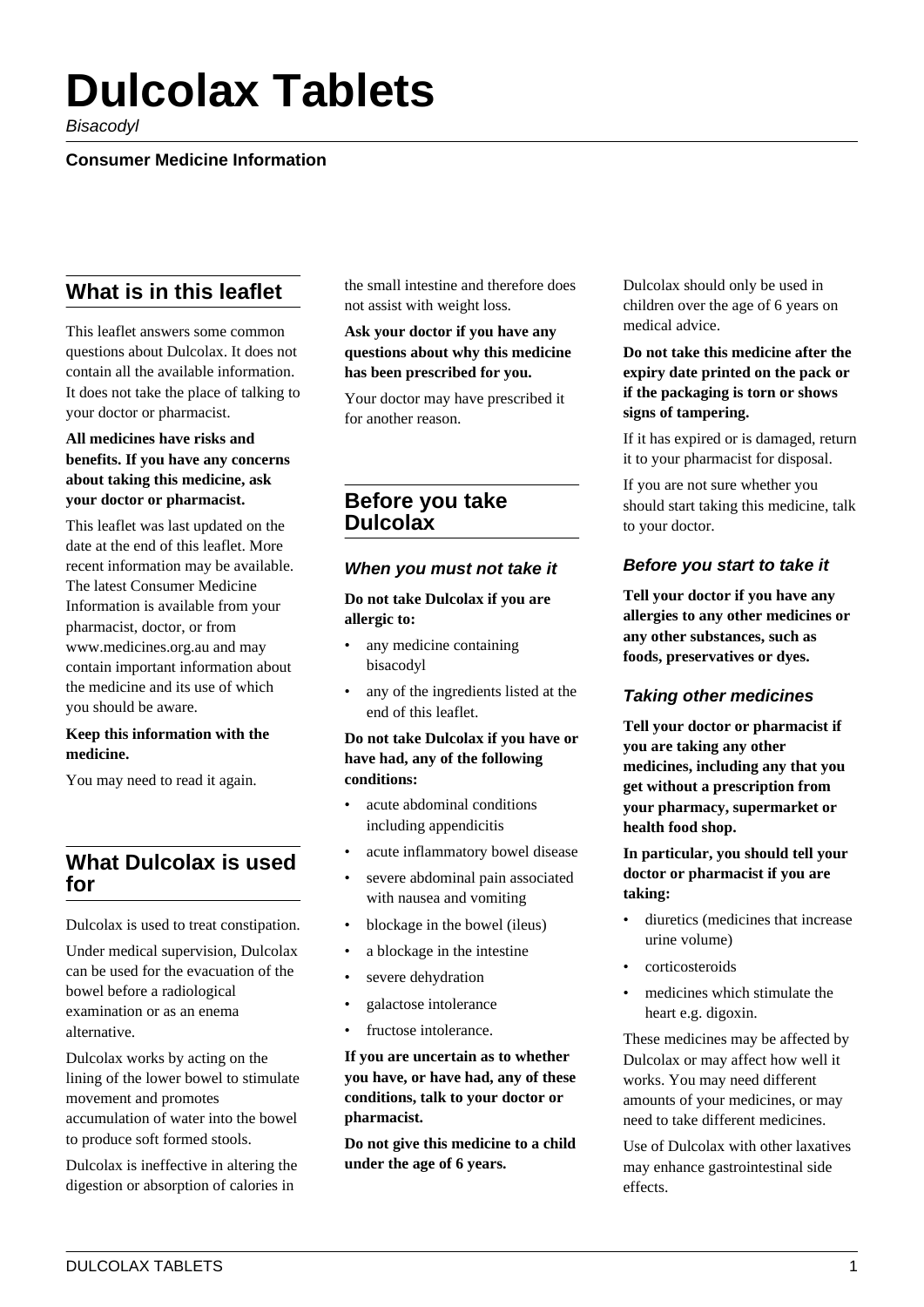Your doctor and pharmacist have more information on medicines to be careful with or avoid while taking this medicine.

#### **Tell your doctor if you are pregnant or plan to become pregnant or are breastfeeding.**

Your doctor can discuss with you the risks and benefits involved.

Dulcolax does not pass into breast milk and can be used during breastfeeding.

**If you have not told your doctor or pharmacist about any of the above, tell him/her before you start taking Dulcolax.**

# **How to take Dulcolax**

**Follow all directions given to you by your doctor or pharmacist carefully.**

They may differ from the information contained in this leaflet.

**If you do not understand the instructions on the box, ask your doctor or pharmacist for help.**

# **How to take it**

**Swallow Dulcolax tablets whole with a glass of water.**

**Do not crush or chew Dulcolax tablets.**

**Do not take Dulcolax tablets together with medicines that lower acidity of the upper gastrointestinal tract (stomach).**

These medicines include antacids, and a group of medicines called proton pump inhibitors. If you think you may be taking any of these medicines, please speak with your doctor or pharmacist.

#### **Do not take milk or antacids within 1 hour of taking Dulcolax tablets.**

These may affect how well Dulcolax tablets work.

Dulcolax tablets generally work in 6-12 hours.

# **Recommended dose of Dulcolax for constipation**

Dulcolax should be taken as needed to relieve constipation.

#### **Adults and children over 10 years:**

One or two Dulcolax tablets at night.

It is recommended to start with the lowest dose. The dose may be adjusted up to the maximum recommended dose to produce regular stools. The maximum daily dose should not be exceeded.

#### **Children 6 to 10 years:**

One Dulcolax tablet at night.

Children 6 to 10 years with chronic constipation should only be treated under medical supervision.

# **Recommended dose of Dulcolax as an enema alternative**

Dulcolax should only be used as an enema alternative under medical supervision.

#### **Adults and children over 10 years:**

Two Dulcolax tablets at night followed by one standard Dulcolax suppository (10 mg) the following morning.

#### OR

Where the above is not possible, use two standard Dulcolax suppositories (2 x 10 mg).

If your doctor or pharmacist has changed the recommended dose, you should ask for further information from your doctor or pharmacist.

## **Recommended dose of Dulcolax before a radiological examination**

Dulcolax should only be used for radiological use under medical supervision.

#### **Adults and children over 10 years:**

Two Dulcolax tablets on each of the two preceding nights, followed by one standard Dulcolax suppository (10 mg) 1½ hours before the actual procedure.

If your doctor or pharmacist has changed the recommended dose, you should ask for further information from your doctor or pharmacist.

## **How long to take it**

**Dulcolax is recommended for short-term use only. If symptoms persist, seek medical advice.**

**Long-term use of Dulcolax is not recommended. If you take Dulcolax every day, you should consult with your doctor to find out the cause of your constipation.**

Long-term and excessive use of Dulcolax may cause an imbalance of salts in the body (including low potassium), muscle weakness, kidney problems and fluid imbalance. Loss of fluids from the body can cause dehydration. Symptoms of dehydration include thirst and passing less urine than normal. In patients experiencing fluid loss where dehydration may be harmful (for example, kidney problems, elderly patients), Dulcolax should be stopped and only restarted under medical supervision.

# **If you take too much (overdose)**

**Seek medical advice immediately if you have taken more than the recommended or prescribed dose of Dulcolax.**

Advice can be provided by your doctor, pharmacist or Poisons Information Centre (telephone 13 11  $26$ 

If you have taken too much Dulcolax, you may experience diarrhoea, abdominal cramps, fluid loss, and an imbalance of salts in the body (including low potassium).

As with other laxatives, persistent overdose may cause diarrhoea, abdominal pain, imbalance of salts in the body (including low potassium), secondary hyperaldosteronism and kidney stones. If an imbalance of salts (low potassium) occurs, then kidney disease, metabolic alkalosis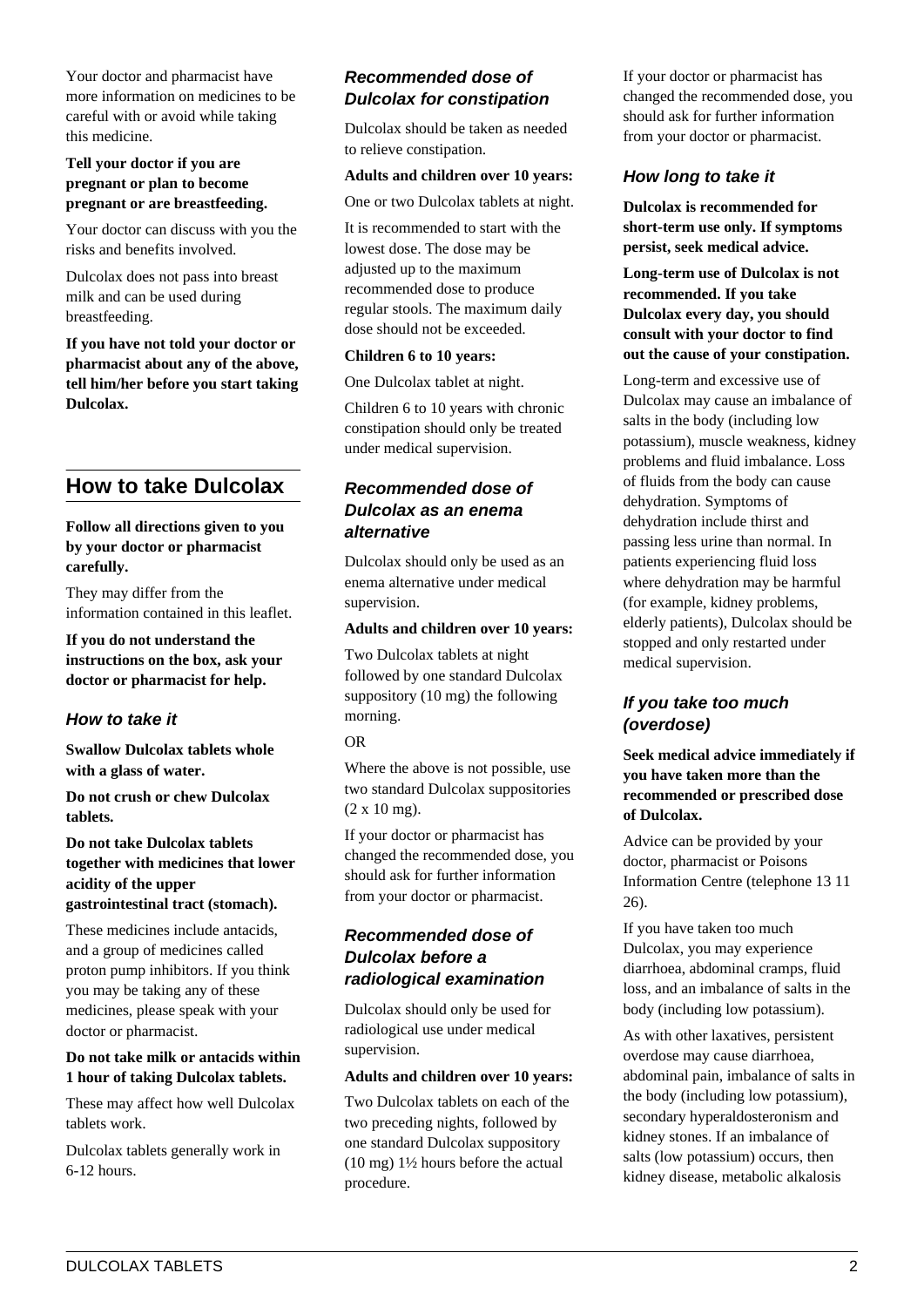and muscle weakness may be experienced.

# **While you are taking Dulcolax**

## **Things to consider**

**If you are about to be started on any new medicine, remind your doctor and pharmacist that you are taking Dulcolax.**

**Drink plenty of water while taking laxatives.**

An increase in fibre in your diet is recommended, except in cases of medication-induced constipation.

**Discuss with your doctor or pharmacist if you need to increase the fibre in your diet when using Dulcolax, to assist in the treatment of constipation.**

# **Things to be careful of**

**Be careful driving or operating machinery until you know how Dulcolax affects you. Do not drive or operate machinery if you experience dizziness or fainting.**

**After taking Dulcolax, avoid straining while passing a bowel motion.**

Dizziness and fainting while straining have been reported in patients who have taken Dulcolax. It is not known if Dulcolax can cause dizziness or fainting.

# **Side effects**

#### **Tell your doctor or pharmacist as soon as possible if you do not feel well while you are taking Dulcolax.**

All medicines can have side effects. Sometimes they are serious, most of the time they are not. You may need medical attention if you get some of the side effects.

**Do not be alarmed by the following list of side effects. You may not experience any of them.**

**Ask your doctor or pharmacist to answer any questions you may have.**

**Tell your doctor if you notice any of the following and they worry you:**

- colitis including ischaemic colitis
- abdominal discomfort
- abdominal cramps
- abdominal pain
- nausea
- vomiting
- diarrhoea
- anorectal discomfort
- blood in the stool
- dehydration
- dizziness
- fainting.

Abdominal pain and diarrhoea are the most commonly reported side effects. These side effects are usually mild and short lived.

**Tell your doctor immediately or go to casualty at your nearest hospital if you notice any of the following:**

- rash, itching or hives on the skin,
- swelling of the face, lips, mouth, tongue or other parts of the body,
- shortness of breath, wheezing or trouble breathing.

These are the symptoms of lifethreatening allergic (anaphylactic) reactions.

These are serious side effects. You may need urgent medical attention or hospitalisation.

Serious side effects are rare.

Other side effects not listed above may also occur in some patients.

**Tell your doctor if you notice anything else that is making you feel unwell.**

# **After taking Dulcolax**

#### **Storage**

**Keep Dulcolax in a cool dry place where the temperature stays below 30°C.**

**Do not store Dulcolax or any other medicine in the bathroom or near a sink.**

**Do not leave it on a window sill or in the car.**

Heat and damp can destroy some medicines.

#### **Keep it where children cannot reach it.**

A locked cupboard at least one-anda-half metres above the ground is a good place to store medicines.

# **Disposal**

**If your doctor tells you to stop using this medicine or it has passed its expiry date, ask your pharmacist what to do with any that is left over.**

# **Product Description**

#### **What it looks like**

Dulcolax tablets are round, beigeyellow, biconvex sugar-enteric coated tablets with a smooth shiny surface and a white core.

Dulcolax tablets are available in blister packs of 10\* (sample pack), 20, 30\*, 50, 80, 100\* and 200 tablets.

\* Pack sizes not distributed in Australia.

Dulcolax is also available as suppositories.

Both Dulcolax tablets and Dulcolax suppositories are available from your local pharmacy without a prescription.

# **Ingredients**

Each Dulcolax tablet contains 5 mg of bisacodyl and the following inactive ingredients: lactose, maize